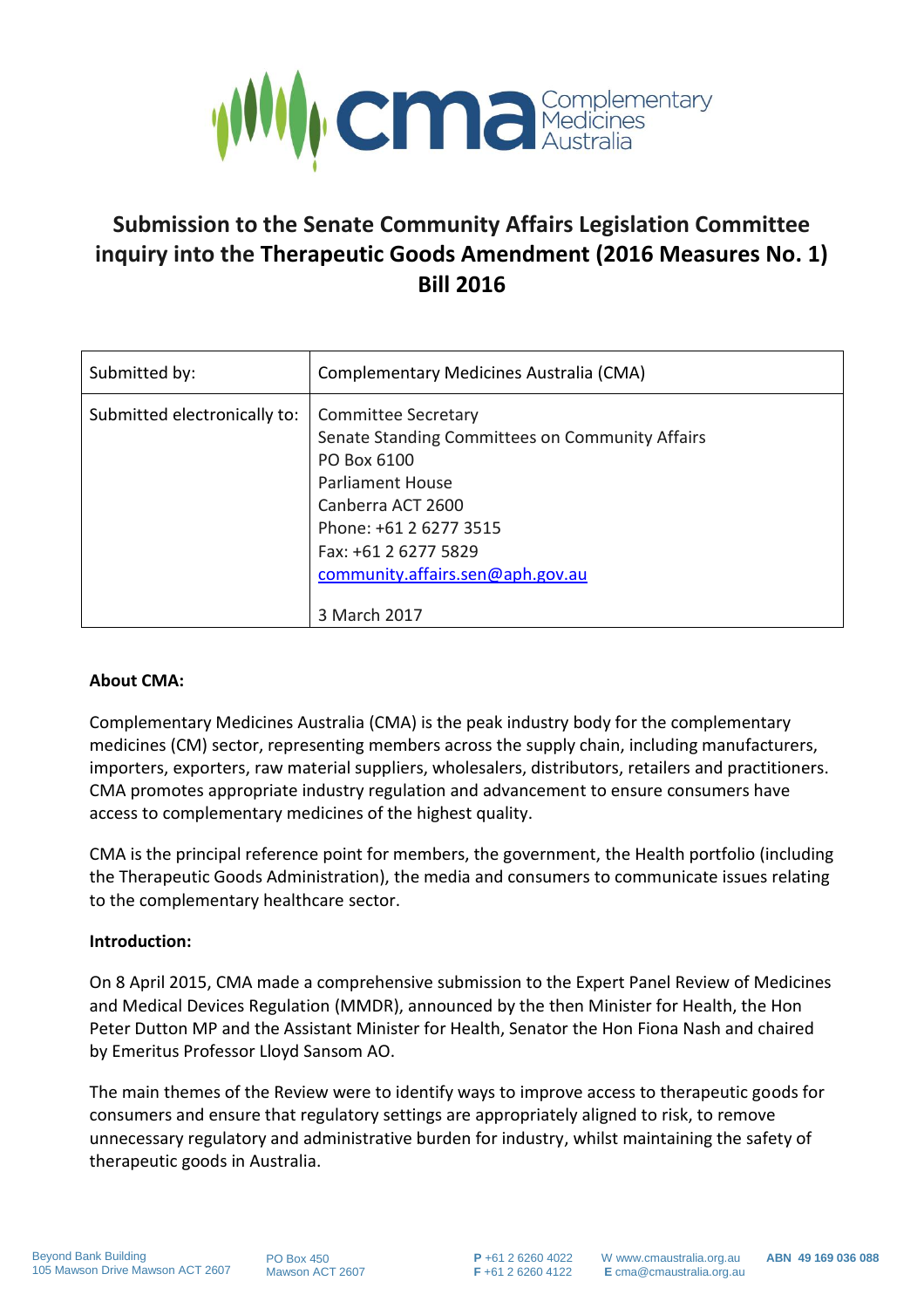There are a number of areas described within the Explanatory Statement accompanying the Bill that have been explored and agreed to in principle by the complementary medicines sector, as part of the MMDR reform consultation process.

However, there are also a number of proposed amendments outlined in the Bill that may impact on the complementary medicines sector, which CMA considers have not been fully explored and require further consultation with industry.

CMA's response to the proposed amendments to the *Therapeutic Goods Act 1989* is outlined below:

# **CMA supports the following proposed legislative amendments:**

| <b>Propose legislative amendment:</b>                                                                | <b>CMA response/ comment:</b>                                                                                                                                                                                                                                                                                                                                                                                                                                                                                |
|------------------------------------------------------------------------------------------------------|--------------------------------------------------------------------------------------------------------------------------------------------------------------------------------------------------------------------------------------------------------------------------------------------------------------------------------------------------------------------------------------------------------------------------------------------------------------------------------------------------------------|
| New pathways for approval of medicines<br>and medical devices<br>Review recommendations 3 and 15     | relates<br>Recommendation<br>$\mathbf{3}$<br>to<br>pathways<br>for<br>registration of a new chemical entity onto the ARTG<br>directly relate<br>and<br>does<br>not<br>to<br>lower<br>risk<br>complementary medicines.                                                                                                                                                                                                                                                                                        |
|                                                                                                      | CMA supports the proposed legislative amendment to<br>assessment<br>pathway<br>provide<br>for a<br>new<br>for<br>medicines<br>complementary<br>(recommendation<br>39<br>refers). This pathway will allow sponsors to opt-in for<br>pre-market efficacy assessment to support higher<br>level indications and claims on an otherwise listed<br>medicinal product.<br>Recommendation 15 relates to the medical devices<br>regulatory framework. CMA provides no further                                        |
|                                                                                                      | comment here.                                                                                                                                                                                                                                                                                                                                                                                                                                                                                                |
| Variations to medicines through<br>notifications<br>Review recommendations 13 and<br>$\bullet$<br>42 | CMA supports the proposed legislative amendments to<br>risk-based approach to variations<br>adopt<br>$\overline{a}$<br>οf<br>complementary medicines in circumstances where the<br>variation does not impact the quality, safety or efficacy<br>of the product.                                                                                                                                                                                                                                              |
|                                                                                                      | Implementing a risk-based approach and abridged<br>assessments of variations to listed CMs will reduce<br>burden<br>for<br>regulatory<br>sponsors.<br>That is, any assessment that is required by the TGA<br>should be abridged in scope, so that only those aspects<br>that require evaluation in order to establish the<br>safety, quality<br>efficacy<br>continued<br>and<br>of<br>the<br>complementary medicine following implementation of<br>proposed variation<br>examined<br>(abridged<br>the<br>are |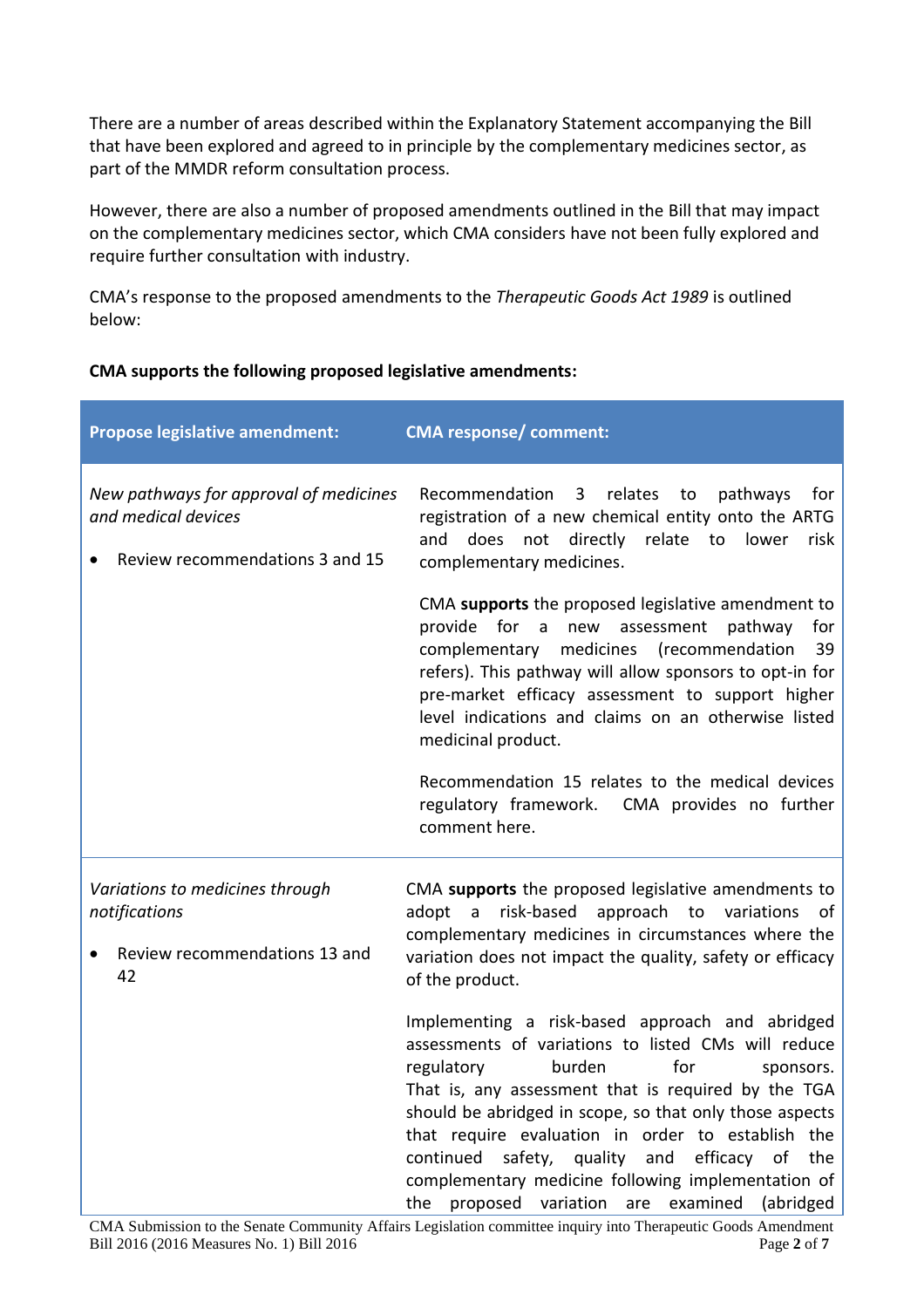|                                                                                       | assessment).                                                                                                                                                                                                                                                                                       |
|---------------------------------------------------------------------------------------|----------------------------------------------------------------------------------------------------------------------------------------------------------------------------------------------------------------------------------------------------------------------------------------------------|
| Amendments to TGA statutory advisory<br>committees<br><b>Review recommendation 51</b> | CMA strongly supports the retention and revitalisation<br>Advisory Committee on Complementary<br>of the<br>Medicines (ACCM).<br>ACCM provides an important avenue for TGA to receive<br>expert advice in relation to the safety, efficacy and<br>manufacturing quality of complementary medicines. |

# **CMA supports the following proposed legislative amendments, subject to certain caveats:**

| <b>Propose legislative amendment:</b>                                                    | <b>CMA response/comment:</b>                                                                                                                                                                                                                                                                                                                                                                    |
|------------------------------------------------------------------------------------------|-------------------------------------------------------------------------------------------------------------------------------------------------------------------------------------------------------------------------------------------------------------------------------------------------------------------------------------------------------------------------------------------------|
| Legislative timeframes for decisions in<br>relation to listed complementary<br>medicines | CMA's position on this proposed reform is as follows:<br>a) New ingredients:                                                                                                                                                                                                                                                                                                                    |
| Review recommendation 41                                                                 | The CM industry generally supports the evaluation of<br>ingredients<br>based<br>on<br>target/predictable<br>new<br>timeframes as opposed to legislated timeframes.<br>This is due to each individual complementary medicine<br>ingredient often being complex and unique in its data<br>requirements, necessitating some flexibility in the<br>assessment process.                              |
|                                                                                          | CMA recommends the national regulatory authority<br>(NRA) establish target timeframes for the assessment of<br>ingredients that reflect<br>complementary medicine<br>international benchmarks and the inherent lower risk<br>profile of complementary medicines. The development<br>of target timeframes will provide greater certainty and<br>clarity for sponsors of complementary medicines. |
|                                                                                          | Target timeframes should be considerably shorter than<br>the timeframe currently prescribed for registered<br>prescription and OTC medicines.                                                                                                                                                                                                                                                   |
|                                                                                          | b) Publication of finalised compositional<br>guidelines                                                                                                                                                                                                                                                                                                                                         |
|                                                                                          | CMA supports the development of Compositional<br>Guidelines for newly approved ingredients for use in                                                                                                                                                                                                                                                                                           |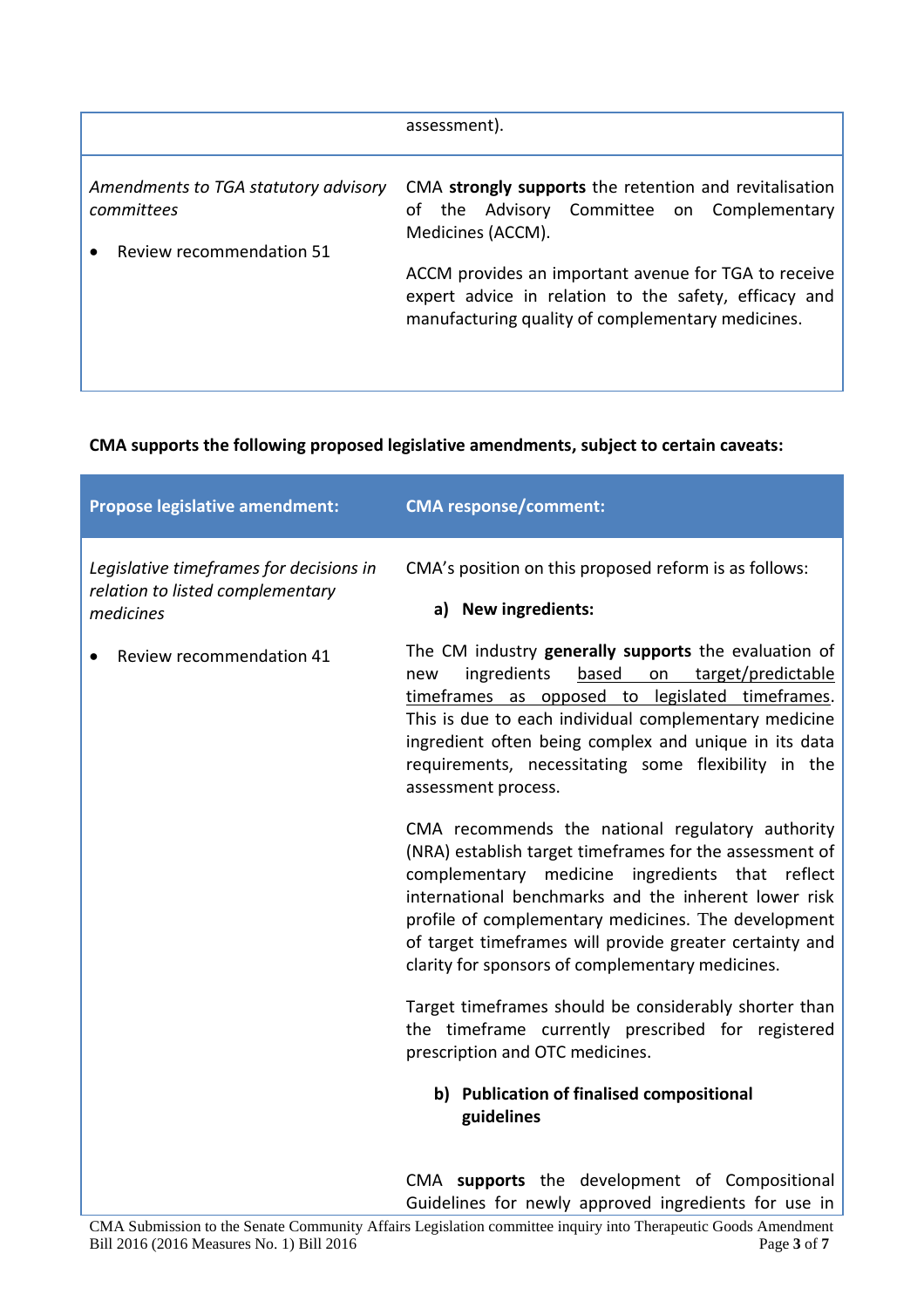listed medicinal products, which should be finalised and published within a legislated timeframe.

## **c) Assessment of medicinal products listed under Option Two.**

Implementation considerations will need to include timeframes for the evaluation of evidence of efficacy. See previous comments above.

## **d) Registration of Complementary medicinal products under Option Three.**

The TGA Business Process Review (BPR) in 2015-16 proposed establishing target timeframes for the evaluation of Registered Complementary medicines. See previous comments above.

*Review and appeal rights for persons applying to include new ingredients as permissible ingredients in listed complementary medicines*

• Review recommendation 47

CMA **supports** the proposed legislative amendment.

CMA is supportive of broadening appeal rights for applicants of new ingredients *and* where the TGA refuses to list a product based on public health policy (Recommendation 34 refers).

**Issue**: the existing section 60 appeals mechanisms under the *Therapeutic Goods Act 1989* is not considered appropriate to new ingredients, as the range of 'interested parties' that could appeal may extend to a large number of people and could create uncertainty in the predictability of the application progress.

The design of potential review and appeal rights requires careful consideration of the application of administrative law principles in this context.

**CMA Position**: To overcome issues concerning section 60 appeals, review and appeal rights could be restricted to parties that made the application.

There is a general level of acceptance within the CM industry to proceed this way and as such, appeal mechanisms would be made available via section 60 of the Act and later, to the Administrative Appeals Tribunal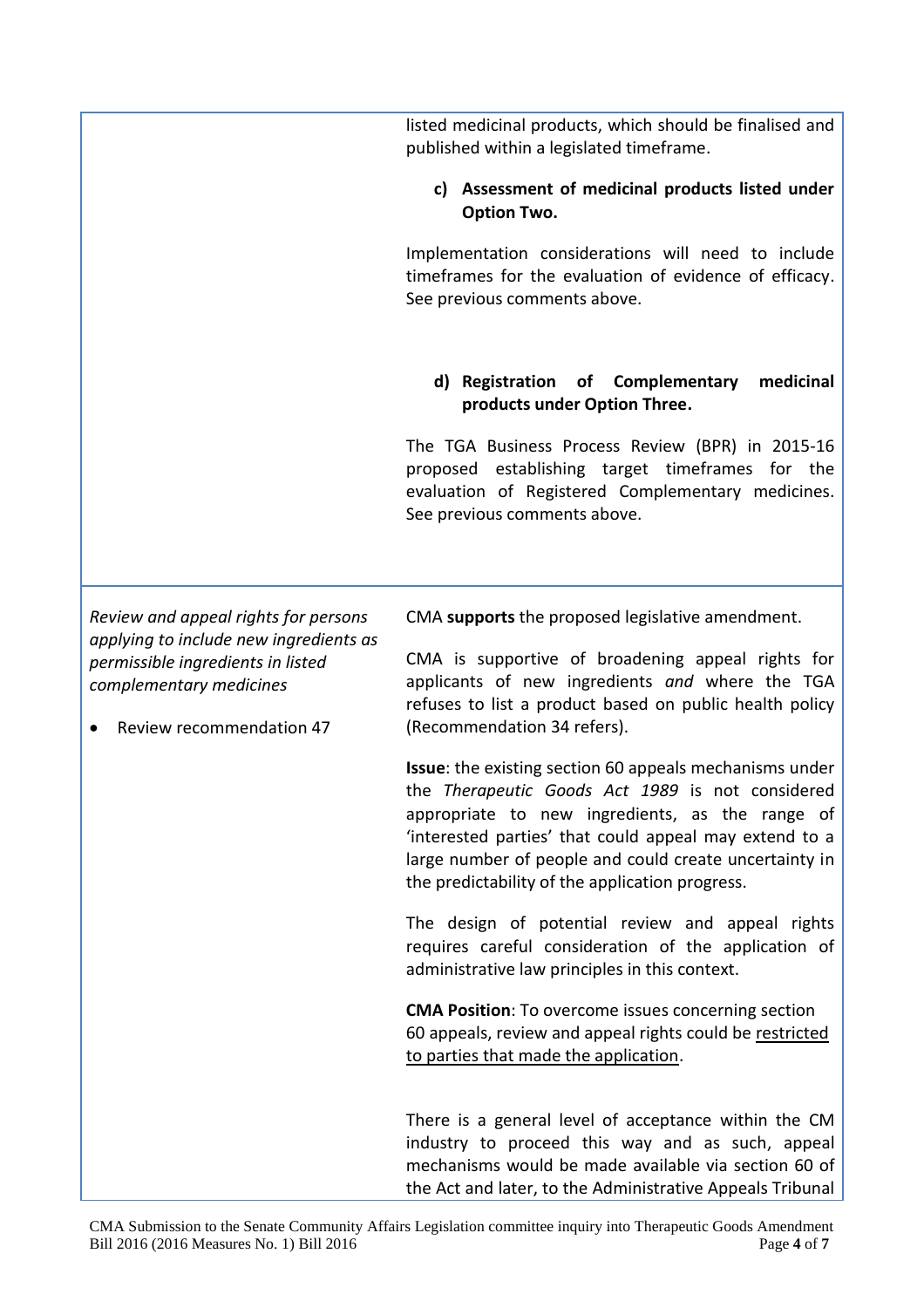in relation to a review of the Minister's decision for the applicant in respect of any refusal by the Secretary to make the requested variation. Implementation may be achieved by remodelling section 60 in conjunction with achieved by remodelling section 60 in conjunction with the Panels' proposed review of the Act and subordinate legislation (Recommendation 28 refers).

# **Propose legislative amendment: CMA response/ comment:**

*Strengthening Post-Marketing Activity*

Review recommendation 27

Introduces a provision to enable new record-keeping obligations for medicines sponsors to be prescribed in the Regulations to assist with postmarketing monitoring.

The proposed amendment also ensures that 'authorised persons' (who are charged with monitoring compliance with the Act and Regulations) are able to enter premises where sponsors of therapeutic goods included in the Register keep documents that relate to those goods. This will enable authorised persons, who for example may be TGA medical officers, to establish whether sponsors are complying with all of their pharmacovigilance obligations.

CMA **supports** that lower risk complementary medicines are exempt from the provisions of recommendation 27.

The expert Panel outlined in its stage two report recommendations in direct relation to the regulatory frameworks for complementary medicines and advertising of therapeutic goods. This report was consulted on with industry and commenced from recommendation 33 to 58.

In reference to post market monitoring of complementary medicines, recommendation 49 recommended the NRA develop a more comprehensive post-market monitoring scheme for listed medicinal products, including complementary medicines.

This includes an:

- a) increase to the number of products subject to random and targeted post-market review;
- b) provision to allow the NRA to complete a postmarket review in the event that the sponsor withdraws the product from the ARTG during the course of the review;
- c) timely availability of information for consumers for each listed product in relation to whether the product has been subject to post-market review the timing and outcome of that review;
- d) integration and timely analysis of any available datasets, including eHealth and hospital records, to provide a more streamlined and cost effective approach to post market monitoring (Rx 27 refers), particularly for products including newly approved ingredients;
- e) provision of electronic reporting of adverse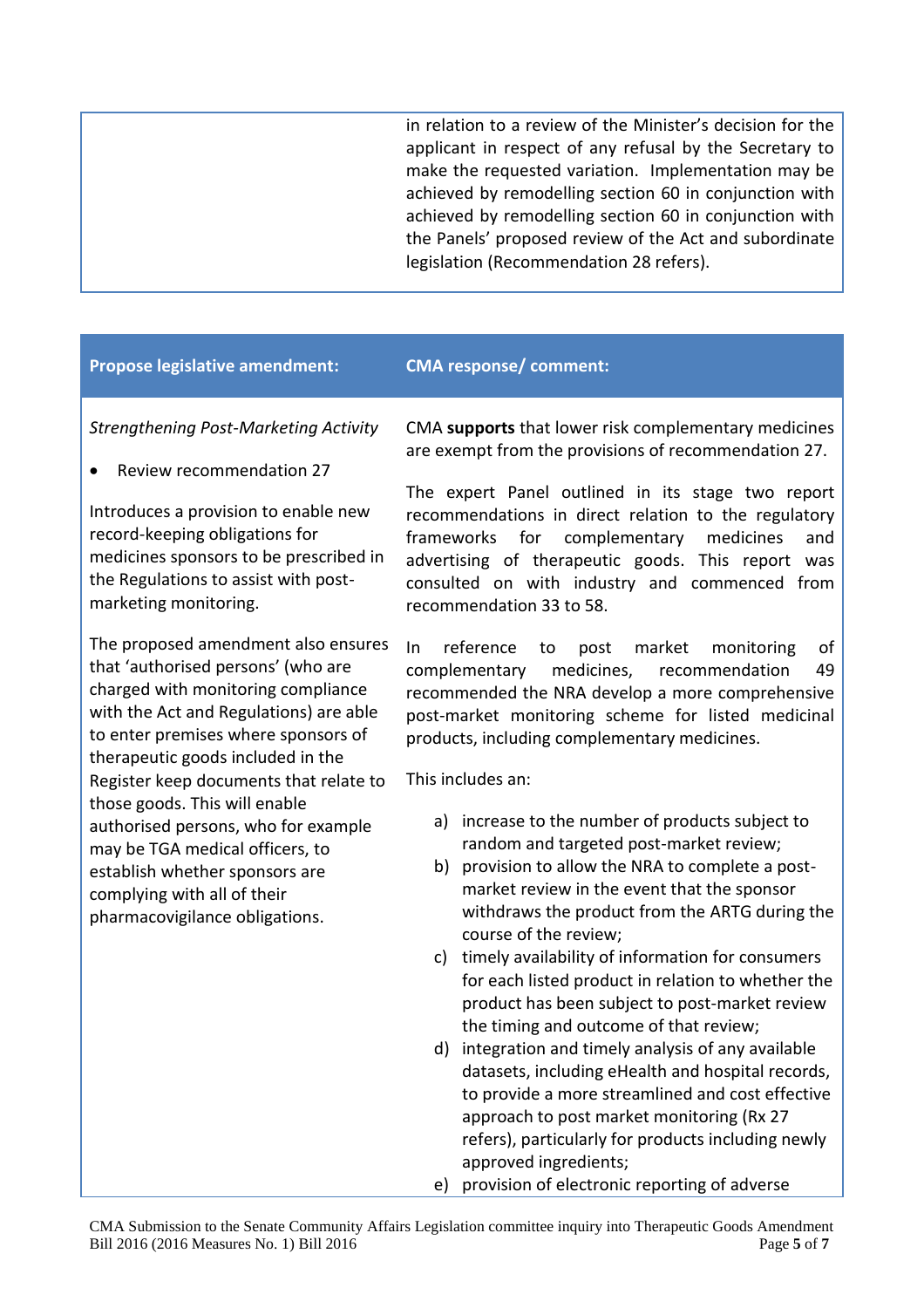events; and

f) enhanced collaboration with overseas NRAs to share information relating to safety or efficacy of comparable products.

CMA submits that the above recommendations related specially to post-market monitoring of lower risk complementary medicines will enhance consumer protections and complement existing post market monitoring process.

The Bill also ensures that 'authorised persons' (who are charged with monitoring compliance with the Act and Regulations) are able to enter premises where sponsors of therapeutic goods included in the Register keep documents that relate to those goods, or premises where sponsors have an obligation to keep records about their goods under the Act or Regulations. This will clearly enable authorised persons, who for example may be TGA medical officers, to establish whether sponsors are complying with all of their pharmacovigilance obligations. on.

CMA's position is aligned to the TGA's risk management approach to therapeutic goods. That is, lower risk complementary medicines should continue to meet the requirements for pharmacovigilance as determined in the *[Australian Pharmacovigilance requirements](https://www.tga.gov.au/australian-requirements-and-recommendations-pharmacovigilance-responsibilities-sponsors-medicines) and [recommendations for medicine sponsors](https://www.tga.gov.au/australian-requirements-and-recommendations-pharmacovigilance-responsibilities-sponsors-medicines)*. This document recognises the lower risk profile of listed medicines and determines specific requirements as required. No further enhancements to the current requirements for this sector of goods has been presented or consulted

Any additional powers permitted to authorised persons in relation to listed complementary medicine sponsors should be fully consulted on with industry.

## **Other amendments**

The Bill contains a number of other amendments to the Act, that are principally aimed at achieving greater consistency between different types of therapeutic goods, reducing health risks to the public, reducing regulation or making other, more minor amendments to the Act.

These measures include the following:

- Enabling the cancellation of registered or listed therapeutic goods from the Register if the sponsor of the goods has supplied false or misleading information in relation to their application to include their goods in the Register. **CMA agrees in principle** with this amendment providing the opportunity for natural justice applies.
- Allowing the Secretary to require manufacturing licence holders to provide information or documents upon request. **CMA supports** that the manufacturing and quality control procedures used in the manufacture of complementary medicines are acceptable.